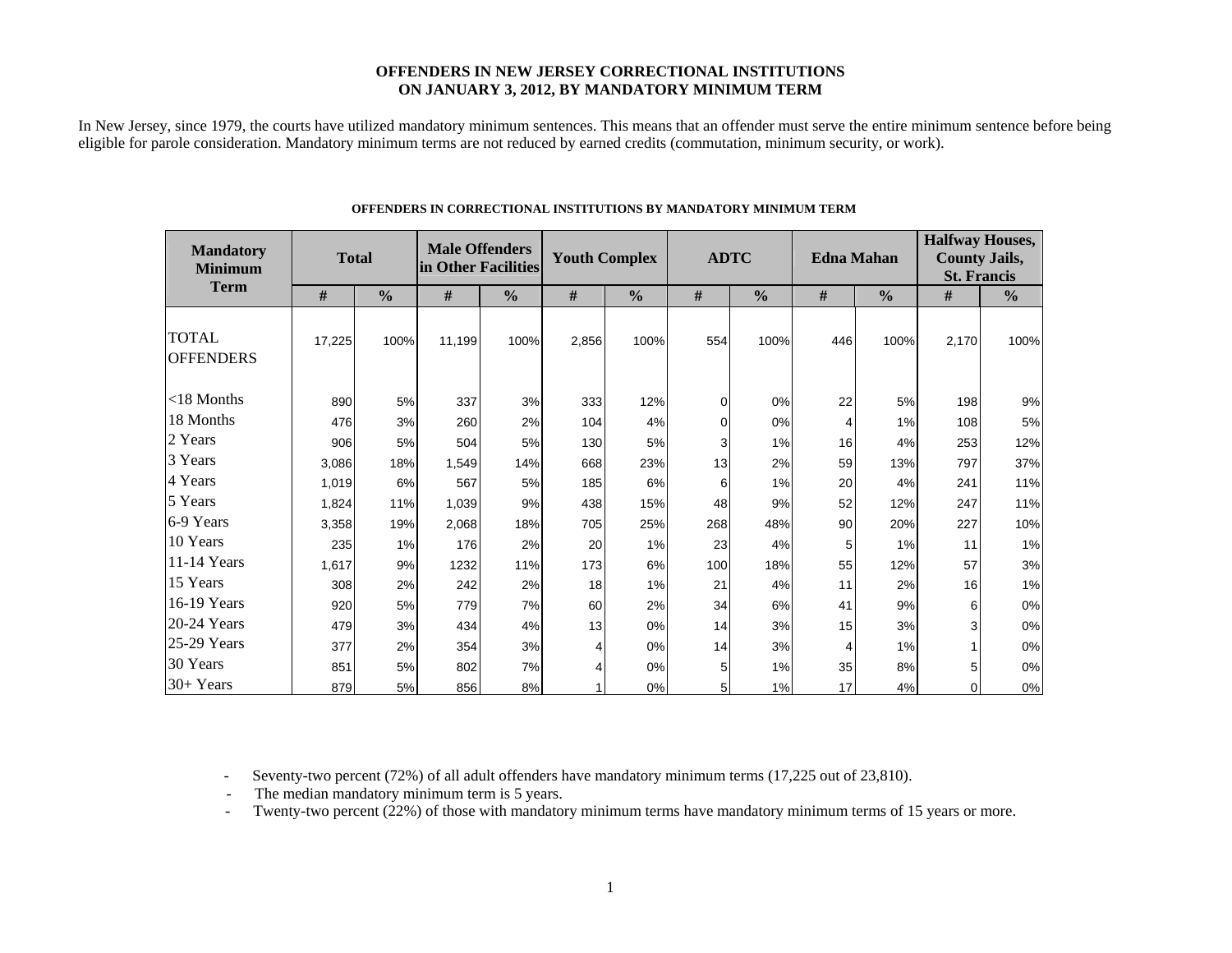|  |  |  | <b>Prison Complex Offenders By Mandatory Minimum Term</b> |
|--|--|--|-----------------------------------------------------------|
|--|--|--|-----------------------------------------------------------|

| <b>Institution</b>   | <b>Total</b> | < 18<br><b>Months</b> | 18<br><b>Months</b> | $\overline{2}$<br>Years | 3<br>Years | 4<br>Years     | 5<br>Years     | $6-9$<br>Years | 10<br>Years    | $11 - 14$<br>Years | 15<br>Years    | $16 - 19$<br>Years | $20 - 24$<br>Years | $25 - 29$<br>Years | 30<br>Years | $30+$<br>Years |
|----------------------|--------------|-----------------------|---------------------|-------------------------|------------|----------------|----------------|----------------|----------------|--------------------|----------------|--------------------|--------------------|--------------------|-------------|----------------|
|                      |              |                       |                     |                         |            |                |                |                |                |                    |                |                    |                    |                    |             |                |
| <b>Bayside</b>       | 830          | 26                    | 21                  | 51                      | 159        | 63             | 146            | 212            | 16             | 67                 | 13             | 26                 | 12                 | $6\phantom{1}6$    | 11          |                |
| <b>Main</b>          | 100%         | 3%                    | 3%                  | 6%                      | 19%        | 8%             | 18%            | 26%            | 2%             | 8%                 | 2%             | 3%                 | 1%                 | 1%                 | 1%          | 0%             |
| <b>Bayside</b>       | 472          | 26                    | 17                  | 30                      | 72         | 31             | 44             | 100            | 8              | 75                 | 21             | 27                 | 10                 | 0                  | 11          | $\Omega$       |
| Farm                 | 100%         | 6%                    | 4%                  | 6%                      | 15%        | 7%             | 9%             | 21%            | 2%             | 16%                | 4%             | 6%                 | 2%                 | 0%                 | 2%          | 0%             |
| <b>Bayside</b>       | 180          | 24                    | 18                  | 17                      | 58         | 11             | 28             | 18             |                | 5                  | 0              | 0                  | 0                  | 0                  | 0           | $\Omega$       |
| Ancora               | 100%         | 13%                   | 10%                 | 9%                      | 32%        | 6%             | 16%            | 10%            | 1%             | 3%                 | 0%             | 0%                 | 0%                 | 0%                 | 0%          | 0%             |
| <b>Bayside Total</b> | 1,482        | 76                    | 56                  | 98                      | 289        | 105            | 218            | 330            | 25             | 147                | 34             | 53                 | 22                 | 6                  | 22          | $\overline{1}$ |
|                      | 100%         | 5%                    | 4%                  | 7%                      | 20%        | 7%             | 15%            | 22%            | 2%             | 10%                | 2%             | 4%                 | 1%                 | 0%                 | 1%          | 0%             |
| <b>CRAF</b>          | 70           | 20                    | 9                   | 16                      | 21         | $\overline{c}$ | $\overline{2}$ | 0              | $\Omega$       | 0                  | 0              | $\Omega$           | $\Omega$           | $\Omega$           | 0           | $\Omega$       |
| <b>Jones Farm</b>    | 100%         | 29%                   | 13%                 | 23%                     | 30%        | 3%             | 3%             | 0%             | 0%             | 0%                 | 0%             | 0%                 | 0%                 | 0%                 | 0%          | 0%             |
| <b>CRAF</b>          | 265          | 21                    | 16                  | 30                      | 87         | 15             | 31             | 37             | 4              | 12                 | 1              | 8                  | 2                  |                    | 0           | $\mathbf 0$    |
| <b>Reception</b>     | 100%         | 8%                    | 6%                  | 11%                     | 33%        | 6%             | 12%            | 14%            | 2%             | 5%                 | 0%             | 3%                 | 1%                 | 0%                 | 0%          | 0%             |
| <b>CRAF Total</b>    | 335          | 41                    | 25                  | 46                      | 108        | 17             | 33             | 37             | 4              | 12                 | 1              | 8                  | $\overline{2}$     |                    | 0           | $\Omega$       |
|                      | 100%         | 12%                   | 7%                  | 14%                     | 32%        | 5%             | 10%            | 11%            | 1%             | 4%                 | 0%             | 2%                 | 1%                 | 0%                 | 0%          | 0%             |
| <b>East Jersey</b>   | 1,284        | $\boldsymbol{2}$      | 3                   | 5                       | 23         | 14             | 43             | 147            | 24             | 246                | 58             | 222                | 123                | 76                 | 215         | 83             |
| <b>Main</b>          | 100%         | 0%                    | 0%                  | 0%                      | 2%         | 1%             | 3%             | 11%            | 2%             | 19%                | 5%             | 17%                | 10%                | 6%                 | 17%         | 6%             |
| <b>East Jersey</b>   | 75           | 4                     | 5                   | 8                       | 6          | $\overline{c}$ | 11             | 18             | $\overline{2}$ | 14                 | $\overline{2}$ | 0                  | 3                  | 0                  | $\mathbf 0$ | $\mathbf 0$    |
| Camp                 | 100%         | 5%                    | 7%                  | 11%                     | 8%         | 3%             | 15%            | 24%            | 3%             | 19%                | 3%             | 0%                 | 4%                 | 0%                 | 0%          | 0%             |
| <b>East Jersey</b>   | 1,359        | 6                     | 8                   | 13                      | 29         | 16             | 54             | 165            | 26             | 260                | 60             | 222                | 126                | 76                 | 215         | 83             |
| Total                | 100%         | 0%                    | 1%                  | 1%                      | 2%         | 1%             | 4%             | 12%            | 2%             | 19%                | 4%             | 16%                | 9%                 | 6%                 | 16%         | 6%             |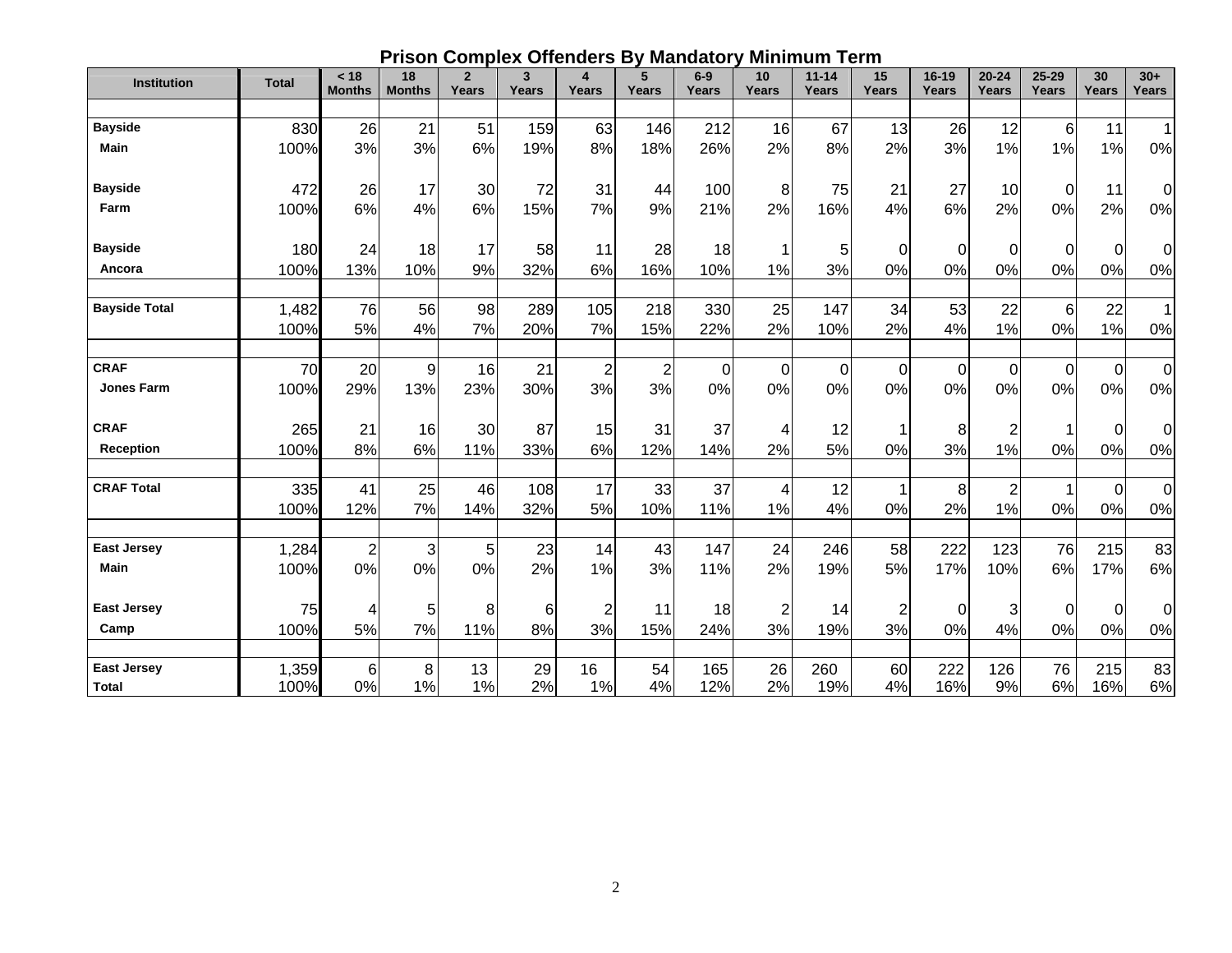# **Prison Complex Offenders By Mandatory Minimum Term**

| <b>Institution</b>                                  | <b>Total</b>  | < 18<br><b>Months</b> | 18<br><b>Months</b> | $\overline{2}$<br>Years | $\overline{3}$<br>Years | $\overline{\mathbf{4}}$<br>Years | 5<br>Years     | $6-9$<br>Years | 10<br>Years    | $11 - 14$<br>Years | 15<br>Years    | $16 - 19$<br>Years | $20 - 24$<br>Years      | $25 - 29$<br>Years | 30<br>Years    | $30+$<br>Years |
|-----------------------------------------------------|---------------|-----------------------|---------------------|-------------------------|-------------------------|----------------------------------|----------------|----------------|----------------|--------------------|----------------|--------------------|-------------------------|--------------------|----------------|----------------|
|                                                     |               |                       |                     |                         |                         |                                  |                |                |                |                    |                |                    |                         |                    |                |                |
| <b>Midstate</b>                                     | 302           | 16                    | 17                  | 25                      | 82                      | 31                               | 46             | 63             | 6              | 9                  | 4              | 1                  | $\overline{\mathbf{c}}$ | $\overline{0}$     | $\overline{0}$ | $\overline{0}$ |
|                                                     | 100%          | 5%                    | 6%                  | 8%                      | 27%                     | 10%                              | 15%            | 21%            | 2%             | 3%                 | 1%             | 0%                 | 1%                      | 0%                 | 0%             | 0%             |
|                                                     |               |                       |                     |                         |                         |                                  |                |                |                |                    |                |                    |                         |                    |                |                |
| <b>NJ State Prison</b>                              | 15            | $\mathbf 0$           | $\overline{0}$      | $\overline{0}$          | 4                       | $\overline{0}$                   | $\overline{c}$ | 5 <sup>1</sup> | $\mathbf 0$    | $\boldsymbol{2}$   | $\pmb{0}$      | 1                  | 1                       | $\mathbf 0$        | $\overline{0}$ | $\overline{0}$ |
| <b>Ad Seg Female</b>                                | 100%          | 0%                    | 0%                  | 0%                      | 0%                      | 0%                               | 0%             | 0%             | 0%             | 0%                 | 0%             | 0%                 | 0%                      | 0%                 | 0%             | 0%             |
| <b>NJ State Prison</b>                              | 1,724         | 18                    |                     | 17                      | 42                      | 15                               | 41             | 93             | 12             | 68                 | 24             | 79                 | 98                      | 174                | 330            | 706            |
| Main                                                | 100%          | 1%                    | 0%                  | 1%                      | 2%                      | 1%                               | 2%             | 5%             | 1%             | 4%                 | 1%             | 5%                 | 6%                      | 10%                | 19%            | 41%            |
| <b>NJ State Prison</b>                              | 1,739         | 18                    | $\overline{7}$      | 17                      | 46                      | 15                               | 43             | 98             | 12             | 70                 | 24             | 80                 | 99                      | 174                | 330            | 706            |
| <b>Total</b>                                        | 100%          | 1%                    | 0%                  | 1%                      | 3%                      | 1%                               | 2%             | 6%             | 1%             | 4%                 | 1%             | 5%                 | 6%                      | 10%                | 19%            | 41%            |
|                                                     |               |                       |                     |                         |                         |                                  |                |                |                |                    |                |                    |                         |                    |                |                |
| Northern                                            | 1,512         | 44                    | 23                  | 58                      | 188                     | 65                               | 141            | 357            | 29             | 228                | 32             | 135                | 61                      | 36                 | 94             | 21             |
| <b>Main</b>                                         | 100%          | 3%                    | 2%                  | 4%                      | 12%                     | 4%                               | 9%             | 24%            | 2%             | 15%                | 2%             | 9%                 | 4%                      | 2%                 | 6%             | 1%             |
| <b>Northern</b>                                     | 409           | 15                    | 9                   | 24                      | 73                      | 31                               | 43             | 93             | 14             | 51                 | 9              | 18                 | 12                      | 5                  | 8              | 4              |
| <b>Ad Seg Male</b>                                  | 100%          | 4%                    | 2%                  | 6%                      | 18%                     | 8%                               | 11%            | 23%            | 3%             | 12%                | 2%             | 4%                 | 3%                      | 1%                 | 2%             | 1%             |
| <b>Northern Total</b>                               | 1,921         | 59                    | 32                  | 82                      | 261                     | 96                               | 184            | 450            | 43             | 279                | 41             | 153                | 73                      | 41                 | 102            | 25             |
|                                                     | 100%          | 3%                    | 2%                  | 4%                      | 14%                     | 5%                               | 10%            | 23%            | 2%             | 15%                | 2%             | 8%                 | 4%                      | 2%                 | 5%             | 1%             |
| Southern                                            | 1,439         | 78                    | 73                  | 147                     | 449                     | 145                              | 208            | 247            | $\overline{7}$ | 62                 | $\overline{7}$ | $\mathsf g$        | $\overline{c}$          | $\overline{2}$     | $\overline{3}$ | $\Omega$       |
|                                                     | 100%          | 5%                    | 5%                  | 10%                     | 31%                     | 10%                              | 14%            | 17%            | 0%             | 4%                 | 0%             | 1%                 | 0%                      | 0%                 | 0%             | $0\%$          |
|                                                     |               |                       |                     |                         |                         |                                  |                |                |                |                    |                |                    |                         |                    |                |                |
| <b>South Woods</b>                                  | 2,622<br>100% | 43<br>2%              | 42<br>2%            | 76<br>3%                | 285<br>11%              | 142<br>5%                        | 253<br>10%     | 678<br>26%     | 53<br>2%       | 393<br>15%         | 71<br>3%       | 253<br>10%         | 108<br>4%               | 54<br>2%           | 130<br>5%      | 41             |
|                                                     |               |                       |                     |                         |                         |                                  |                |                |                |                    |                |                    |                         |                    |                | 2%             |
| <b>Subtotal</b>                                     | 11,199        | 337                   | 260                 | 504                     | 1,549                   | 567                              | 1,039          | 2,068          | 176            | 1,232              | 242            | 779                | 434                     | 354                | 802            | 856            |
| <b>Male Offenders in</b><br><b>Other Facilities</b> | 100%          | 3%                    | 2%                  | 5%                      | 14%                     | 5%                               | 9%             | 18%            | 2%             | 11%                | 2%             | 7%                 | 4%                      | 3%                 | 7%             | 8%             |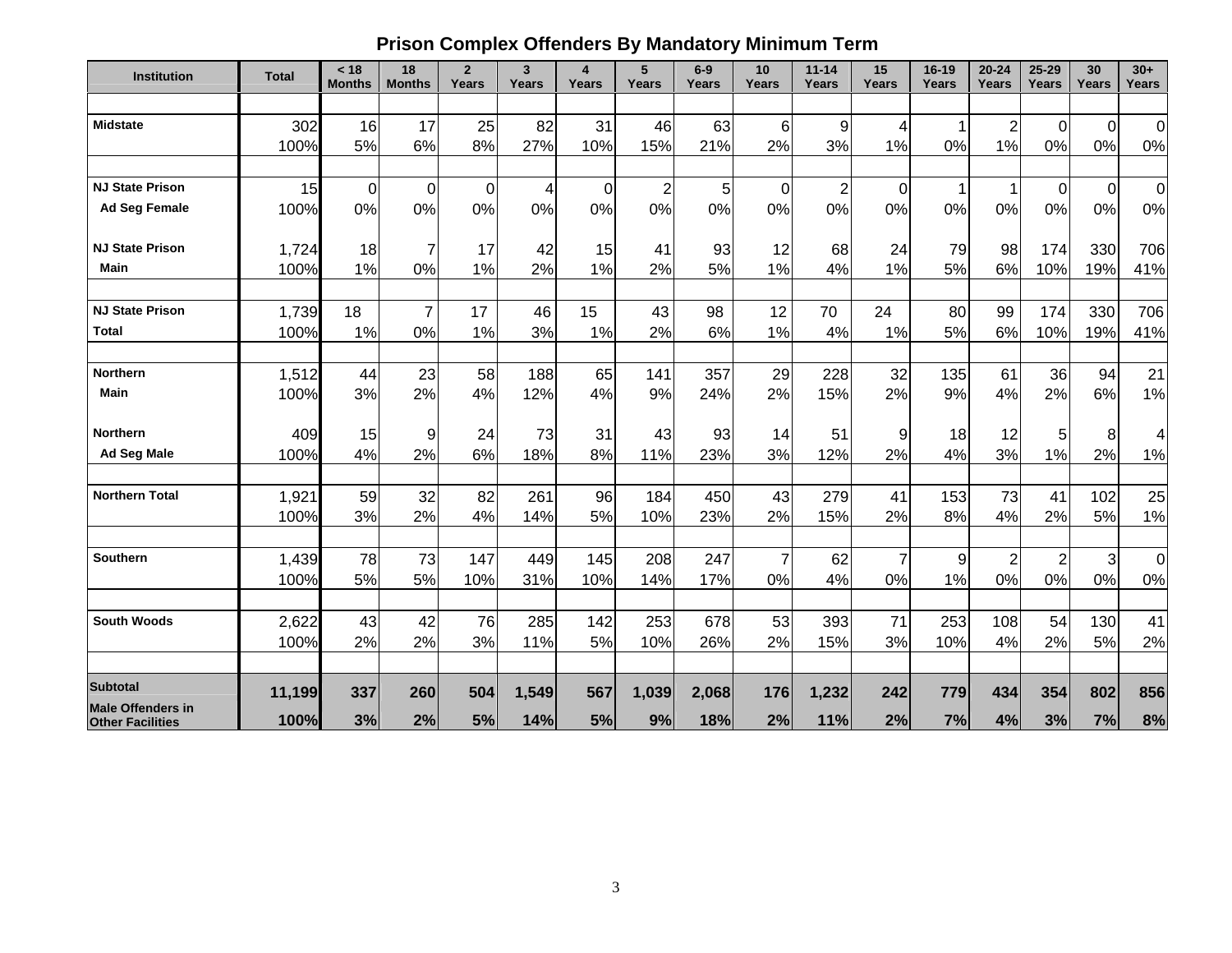| <b>Institution</b>    | <b>Total</b> | < 18<br><b>Months</b> | 18<br><b>Months</b> | $\overline{2}$<br>Years | 3<br>Years | 4<br>Years | Years | $6-9$<br>Years | 10<br>Years | $11 - 14$<br>Years | 15<br>Years | $16 - 19$<br>Years | $20 - 24$<br>Years | $25 - 29$<br>Years | 30<br>Years     | $30+$<br>Years  |
|-----------------------|--------------|-----------------------|---------------------|-------------------------|------------|------------|-------|----------------|-------------|--------------------|-------------|--------------------|--------------------|--------------------|-----------------|-----------------|
|                       |              |                       |                     |                         |            |            |       |                |             |                    |             |                    |                    |                    |                 |                 |
| <b>ADTC</b>           | 554          |                       |                     | 3                       | 13         | 6          | 48    | 268            | 23          | 100                | 21          | 34                 | 14                 | 14                 | 5               | 5               |
|                       | 100%         | 0%                    | 0%                  | $1\%$                   | 2%         | $1\%$      | 9%    | 48%            | 4%          | 18%                | 4%          | 6%                 | 3%                 | 3%                 | 1%              | 1%              |
|                       |              |                       |                     |                         |            |            |       |                |             |                    |             |                    |                    |                    |                 |                 |
| <b>Subtotal</b>       | 11,753       | 337                   | 260                 | 507                     | 1,562      | 573        | 1,087 | 2,336          | 199         | 1,332              | 263         | 813                | 448                | 368                | 807             | 861             |
|                       | 100%         | 3%                    | 2%                  | 4%                      | 13%        | 5%         | 9%    | 20%            | 2%          | 11%                | 2%          | 7%                 | 4%                 | 3%                 | 7%              | 7%              |
|                       |              |                       |                     |                         |            |            |       |                |             |                    |             |                    |                    |                    |                 |                 |
| <b>Mahan - Female</b> | 446          | 22                    |                     | 16                      | 59         | 20         | 52    | 90             | 5           | 55                 | 11          | 41                 | 15 <sub>1</sub>    | 4                  | 35 <sub>l</sub> | 17 <sup>1</sup> |
| <b>Prison</b>         | 100%         | 5%                    | 1%                  | 4%                      | 13%        | 4%         | 12%   | 20%            | $1\%$       | 12%                | 2%          | 9%                 | 3%                 | 1%                 | 8%              | 4%              |
|                       |              |                       |                     |                         |            |            |       |                |             |                    |             |                    |                    |                    |                 |                 |
| <b>Total Prison</b>   | 12,199       | 359                   | 264                 | 523                     | 1,621      | 593        | 1,139 | 2,426          | 204         | 1,387              | 274         | 854                | 463                | 372                | 842             | 878             |
| <b>Complex</b>        | 100%         | 3%                    | 2%                  | 4%                      | 13%        | 5%         | 9%    | 20%            | 2%          | 11%                | 2%          | 7%                 | 4%                 | 3%                 | 7%              | 7%              |

# **Prison Complex Offenders By Mandatory Minimum Term**

## **ADTC** MALE OFFENDERS IN OTHER FACILITIES

#### **FEMALE OFFENDERS**



The median mandatory minimum term at ADTC is 8 years 4 months.

Seventy-eight percent (78%) of the ADTC population have mandatory minimum sentences (554 of 713).

Thirty-nine percent (39%) have mandatory minimum terms of 10 years or longer.



Of the 15,407 Male Offenders in Other Facilities, 73% (11,199) have mandatory minimum terms.

The median mandatory minimum term for Male Offenders in Other Facilities is 6.7 years (ADTC excluded).

Eighty-nine percent (89%) of New Jersey State Prison inmates have mandatory minimum terms and 82% percent of those have minimum terms of 15 years or more.



The median mandatory minimum term at Edna Mahan is 6.7 years.

At Edna Mahan, 59.7% of the females housed have minimum terms (446 of 747).

Thirty-nine percent (39%) of the females with mandatory minimum terms have terms of 5 years or less.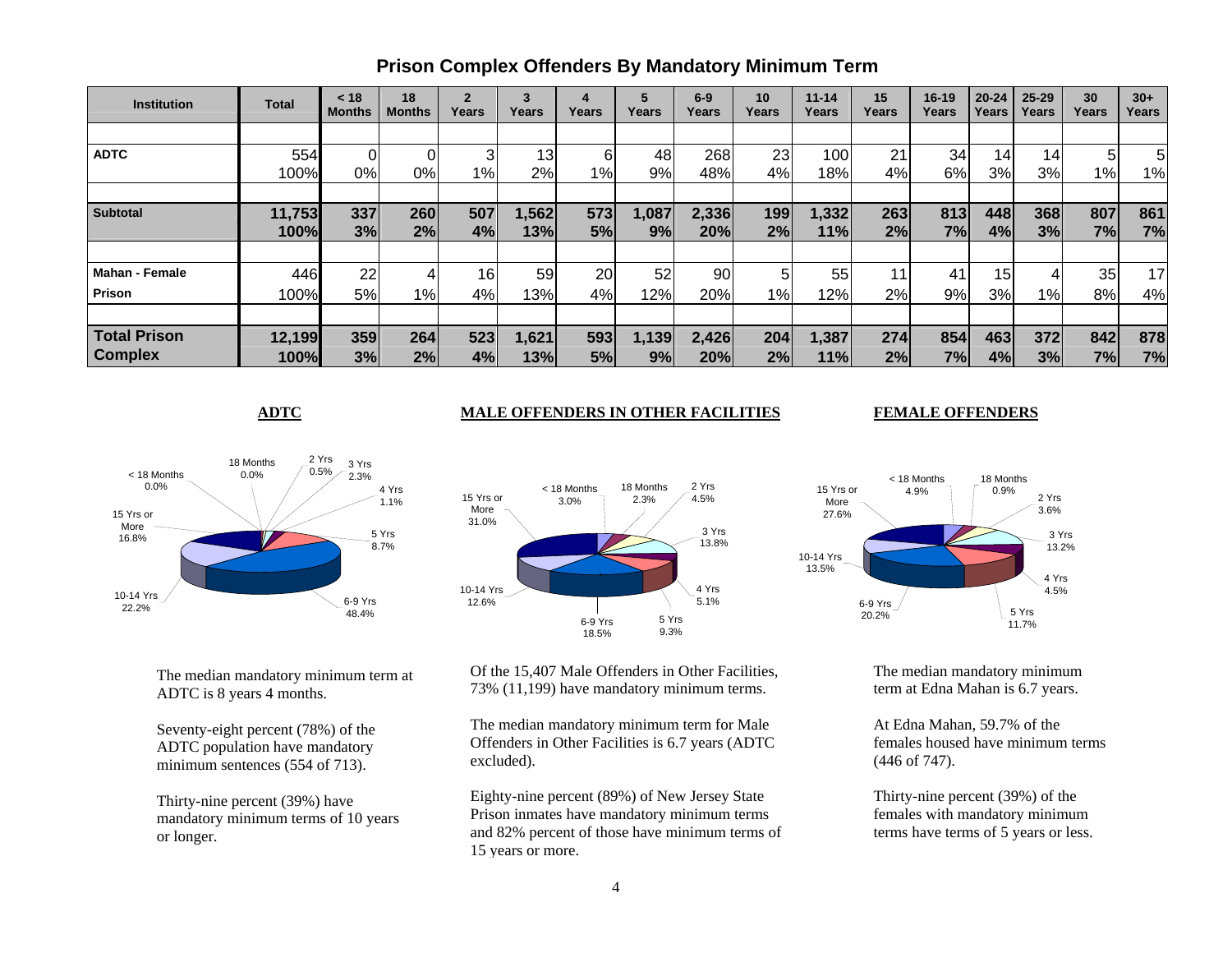# **Youth Complex Offenders By Mandatory Minimum Term**

| <b>Institution</b>         | <b>Total</b> | < 18<br><b>Months</b> | 18<br><b>Months</b> | $\overline{2}$<br>Years | 3<br>Years | 4<br>Years | 5<br>Years | $6-9$<br>Years | 10 <sup>1</sup><br>Years | $11 - 14$<br>Years | 15<br>Years | $16 - 19$<br>Years | $20 - 24$<br>Years | 25-29<br><b>Years</b> | 30<br>Years              | $30+$<br>Years |
|----------------------------|--------------|-----------------------|---------------------|-------------------------|------------|------------|------------|----------------|--------------------------|--------------------|-------------|--------------------|--------------------|-----------------------|--------------------------|----------------|
|                            |              |                       |                     |                         |            |            |            |                |                          |                    |             |                    |                    |                       |                          |                |
| <b>Garden State</b>        | 1,366        | 104                   | 37                  | 59                      | 281        | 93         | 220        | 374            | 12                       | 106                | 13          | 48                 | 10                 | 4                     | $\overline{\mathcal{A}}$ |                |
|                            | 100%         | 8%                    | 3%                  | 4%                      | 21%        | 7%         | 16%        | 27%            | 1%                       | 8%                 | 1%          | 4%                 | 1%                 | 0%                    | 0%                       | 0%             |
|                            |              |                       |                     |                         |            |            |            |                |                          |                    |             |                    |                    |                       |                          |                |
| <b>Mountainview</b>        | 711          | 156                   | 43                  | 43                      | 205        | 51         | 103        | 107            | $\mathbf 0$              | $\overline{2}$     | 0           | 1                  | $\overline{0}$     | $\overline{0}$        | $\overline{0}$           | $\overline{0}$ |
|                            | 100%         | 22%                   | 6%                  | 6%                      | 29%        | 7%         | 14%        | 15%            | 0%                       | 0%                 | 0%          | 0%                 | 0%                 | 0%                    | 0%                       | 0%             |
| Wagner                     | 465          | 39                    | 12                  | 14                      | 97         | 24         | 67         | 147            | 4                        | 48                 | 3           | $\overline{7}$     | 3                  | $\overline{0}$        | $\overline{0}$           | 0              |
| <b>Main</b>                | 100%         | 8%                    | 3%                  | 3%                      | 21%        | 5%         | 14%        | 32%            | $1\%$                    | 10%                | 1%          | 2%                 | 1%                 | 0%                    | 0%                       | 0%             |
| Wagner                     | 212          | 20                    | 4                   | 7                       | 62         | 12         | 35         | 55             | $\overline{2}$           | 10                 | 1           | 4                  | $\overline{0}$     | $\overline{0}$        | $\overline{0}$           | 0l             |
| Ad Seg                     | 100%         | 9%                    | 2%                  | 3%                      | 29%        | 6%         | 17%        | 26%            | 1%                       | 5%                 | 0%          | 2%                 | 0%                 | 0%                    | 0%                       | 0%             |
| Wagner                     | 102          | 14                    | 8                   | 7                       | 23         | 5          | 13         | 22             | $\overline{2}$           | 7                  | 1           | 0                  | $\overline{0}$     | $\Omega$              | $\overline{0}$           | $\Omega$       |
| <b>Minimum Units</b>       | 100%         | 14%                   | 8%                  | 7%                      | 23%        | 5%         | 13%        | 22%            | 2%                       | 7%                 | 1%          | 0%                 | 0%                 | 0%                    | 0%                       | 0%             |
|                            |              | 73                    |                     | 28                      |            | 41         |            |                | 8                        |                    |             |                    | 3                  |                       |                          |                |
| Wagner<br><b>Total</b>     | 779          |                       | 24                  |                         | 182        |            | 115        | 224            |                          | 65                 | 5           | 11                 |                    | 0l                    | $\Omega$                 | $\overline{0}$ |
|                            | 100%         | 9%                    | 3%                  | 4%                      | 23%        | 5%         | 15%        | 29%            | 1%                       | 8%                 | 1%          | 1%                 | 0%                 | 0%                    | 0%                       | 0%             |
| <b>Total Youth Complex</b> | 2,856        | 333                   | 104                 | 130                     | 668        | 185        | 438        | 705            | 20                       | 173                | 18          | 60                 | 13                 | 4                     |                          |                |
|                            | 100%         | 12%                   | 4%                  | 5%                      | 23%        | 6%         | 15%        | 25%            | 1%                       | 6%                 | 1%          | 2%                 | 0%                 | 0%                    | 0%                       | 0%             |